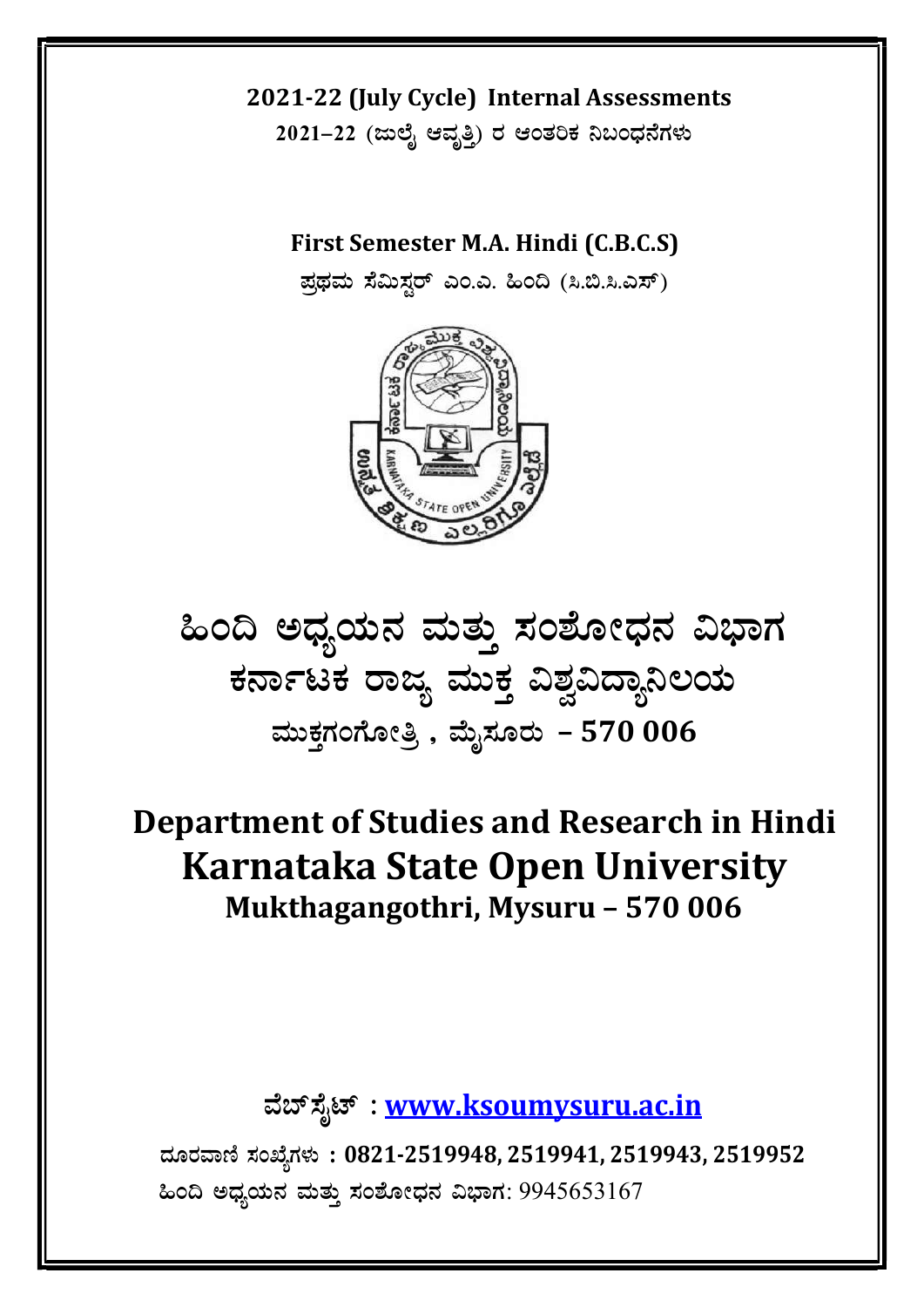#### FIRST SEMESTER MA HINDI PROGRAMME (Under CBCS) 2021-22 (July Cycle)

Under the notification of University Grants Commission (ODL&OL regulations 2017) the evaluation, covers both internal assessment and term end examination. In the case of the former, the University has created continuous assessment for which primarily assignments system is followed. Assignments are given here under on the basis of the syllabus prescribed by the University. The questions relating to assignment are designed keeping in view the term end examination. Term end examination will be conducted at the end of the year of study as per calendar of events.

The continuous assessment will be made in **two stages** and its information are as follows:

- 1. Two questions are given under each Stage. In each Stage one question shall be answered compulsorily.
- 2. There are 5 courses during First Semester consisting of 5 Hard Core Courses (excluding open elective course).
- 3. Each question carries 10 marks.
- 4. The students are hereby instructed to answer the questions by referring the text books, SLM, journals and other sources.
- 5. Only hand written assignments are considered. The typed material or computer printouts or photocopy are not considered under any circumstances for evaluation.
- 6. In case the study material is replicated in the assignments, it will be not considered for valuation.
- 7. Write assignment on each course separately, on **A4 Sheet.**
- 8. Students shall fill their details compulsorily in the cover page as per the prescribed format and the students enclosed shall the format for each Question/course and both stages separately.
- 9. Keep the assignments in a single envelop cover and may be superscribed as "Assignments Question 1 & 2 of First semester M.A Hindi Programme (CBCS)" on the top of it.
- 10. M.A Hindi, students shall submit the assignment to The Chairperson, Department of Studies and Research in Hindi, Karnataka State Open University, Mukthgangorthri, Mysuru-570 006 only.
- Note: 1. Internal Assignment related to open elective course of other disciplines shall be submitted to the respective Chairperson of the Department. If in case, the same is submitted to the Department of History shall not be considered for valuation and students are held responsible for it.
- 2. MA History. Students should not submit the assignment to any other Regional Centre/any other Departments.

The students may feel free to contact any faculty member either in person or over phone. The contact numbers are available in prospectus/website.

| Sl No. | <b>Assignment</b>                              | <b>Last Date of</b><br><b>Submission</b> |
|--------|------------------------------------------------|------------------------------------------|
|        | First and Second Question (I Stage & II Stage) | 30.06.2022                               |

#### Important date for Submission of the Assignment

 Sd/- Chairman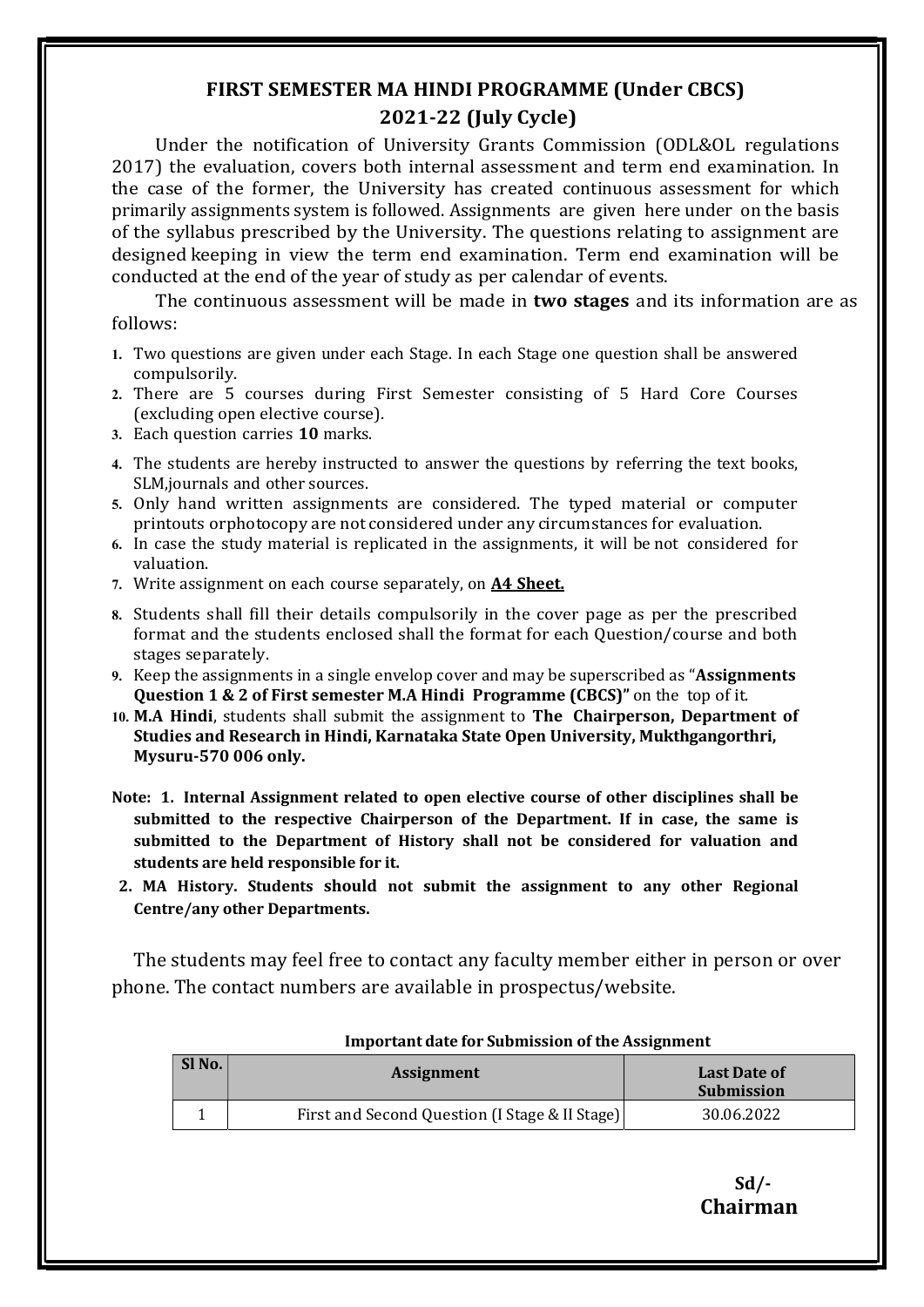

# Department of Studies and Research in Hindi Karnataka State Open University Mukthagangothri, Mysuru – 570 006

# 2021-22 (July Cycle) Internal Assessment

| <b>Name</b>               |                   |
|---------------------------|-------------------|
| <b>Roll Number</b>        |                   |
| <b>Course/Paper Title</b> |                   |
| <b>Stage</b>              | I Stage/ II Stage |
| Question                  |                   |
| <b>Mobile Number</b>      |                   |
| <b>E-mail ID</b>          |                   |

For office Use only:

Marks obtained  $\overline{\phantom{a}}$   $\overline{\phantom{a}}$ 10

Signature of the Evaluator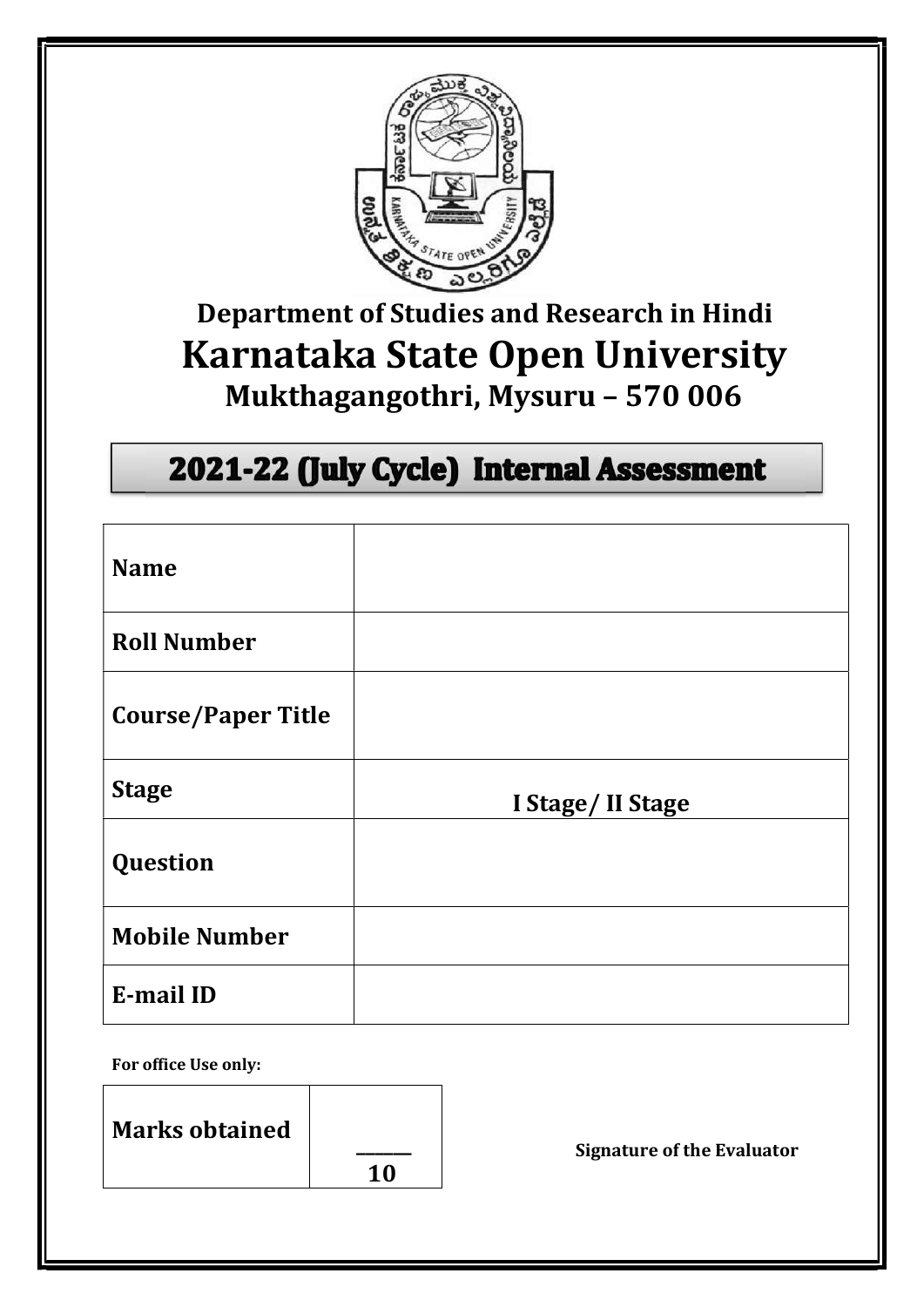### एम.ए. हिंदी (प्रथम सत्र)

 M.A. H।ND। (। Sem) COURSE-1 (PAPER – 1), June Cycle (Choice Based Credit System Syllabus) हिंदी साहित्य का इतिहास (आदिकाल से भक्तिकाल तक)

ᮧथम चरण (STAGE-I)

ī

### सूचना : किसी एक प्रश्न का उत्तर लिखिए ।  $(10x1=10)$

1.आदिकाल की तत्कालीन परिस्थितियों पर प्रकाश कीजिए।

अथवा

2.आदिकालीन प्रवृत्तियों पर प्रकाश डालिए।

### ि᭪दतीय चरण (STAGE-II)

## सूचना : किसी एक प्रश्न का उत्तर लिखिए ।  $(10x1=10)$

1. भक्तिकालीन विभिन्न परिस्थितियों पर विश्लेषण कीजिए।

अथवा

2. निर्गुण ज्ञानमार्गी अथवा संत काव्य-धारा पर प्रकाश डालिए।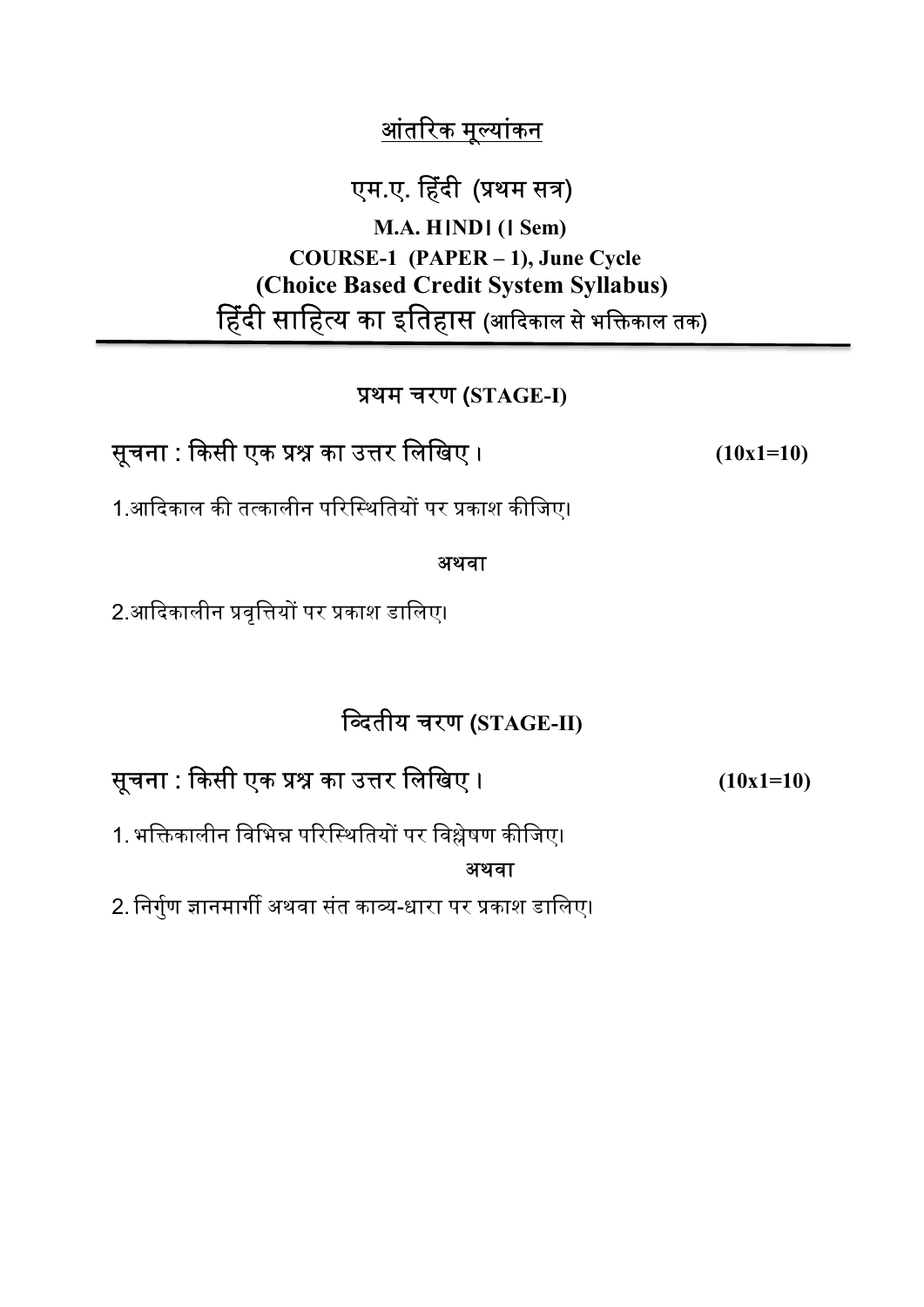### एम.ए. हिंदी (प्रथम सत्र)

 M.A. H।ND। (। Sem) COURSE -2 (PAPER – 2), June Cycle (Choice Based Credit System Syllabus) आधुनिक हिंदी काव्य

#### ᮧथम चरण (STAGE-I)

ī

### सूचना : किसी एक प्रश्न का उत्तर लिखिए ।  $(10x1=10)$

1.`कामायनी` में अभिव्यक्त दार्शनिक विचारों का परिचय दीजिए ।

अथवा

2. `कामायनी` के आधार पर श्रद्धा का चरित्र-चित्रण कीजिए ।

### ि᭪दतीय चरण (STAGE-II)

### सूचना : किसी एक प्रश्न का उत्तर लिखिए ।  $(10x1=10)$

1. दिनकर व्दारा रचित `उर्वशी` की विषयवस्तु का विश्लेषण कीजिए ।

अथवा

2. हिंदी नयी कविता की सामाजिक पृष्ठभूमि पर विचार कीजिए।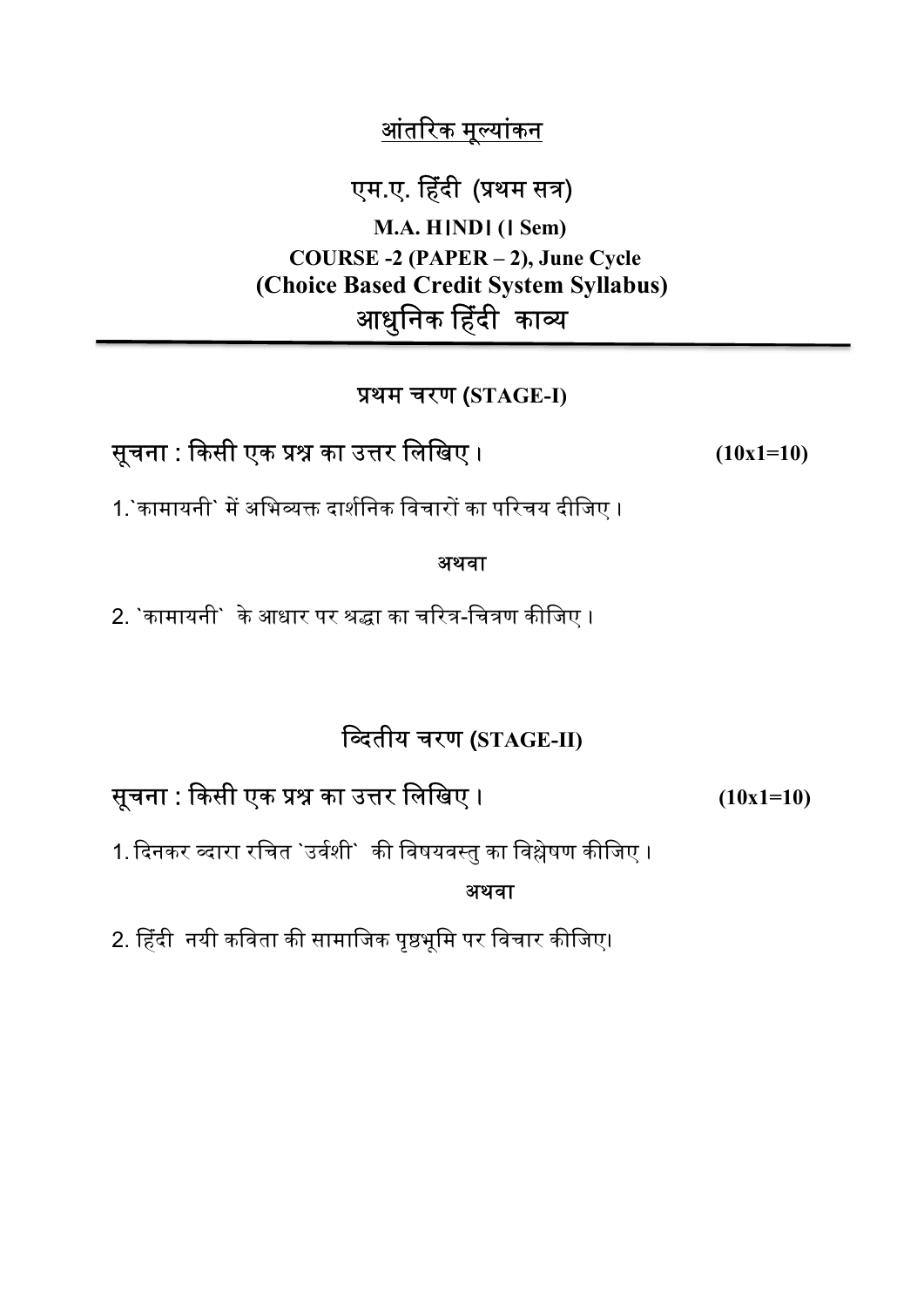एम.ए. हिंदी (प्रथम सत्र) M.A. H।ND। (। Sem) COURSE-3 (PAPER – 3), June Cycle (Choice Based Credit System Syllabus) भाषा विज्ञान एवं हिंदी भाषा का इतिहास

ᮧथम चरण (STAGE-I)

٦

### सूचना : किसी एक प्रश्न का उत्तर लिखिए ।  $(10x1=10)$

1. भाषा विज्ञान की विभिन्न शाखाओं पर प्रकाश डालिए ।

अथवा

2. भाषा की उत्पत्ति के संबंध में विद्वानों के अभिमतों की चर्चा कीजिए ।

## ि᭪दतीय चरण (STAGE-II)

सूचना : किसी एक प्रश्न का उत्तर लिखिए ।  $(10x1=10)$ 

1. वाक्य विज्ञान की परिभाषा देते हुए उसके स्वरूप को स्पष्ट कीजिए। अथवा

2. देवनागरी लिपि के उद्भव और विकास के बारे में लेख लिखिए ।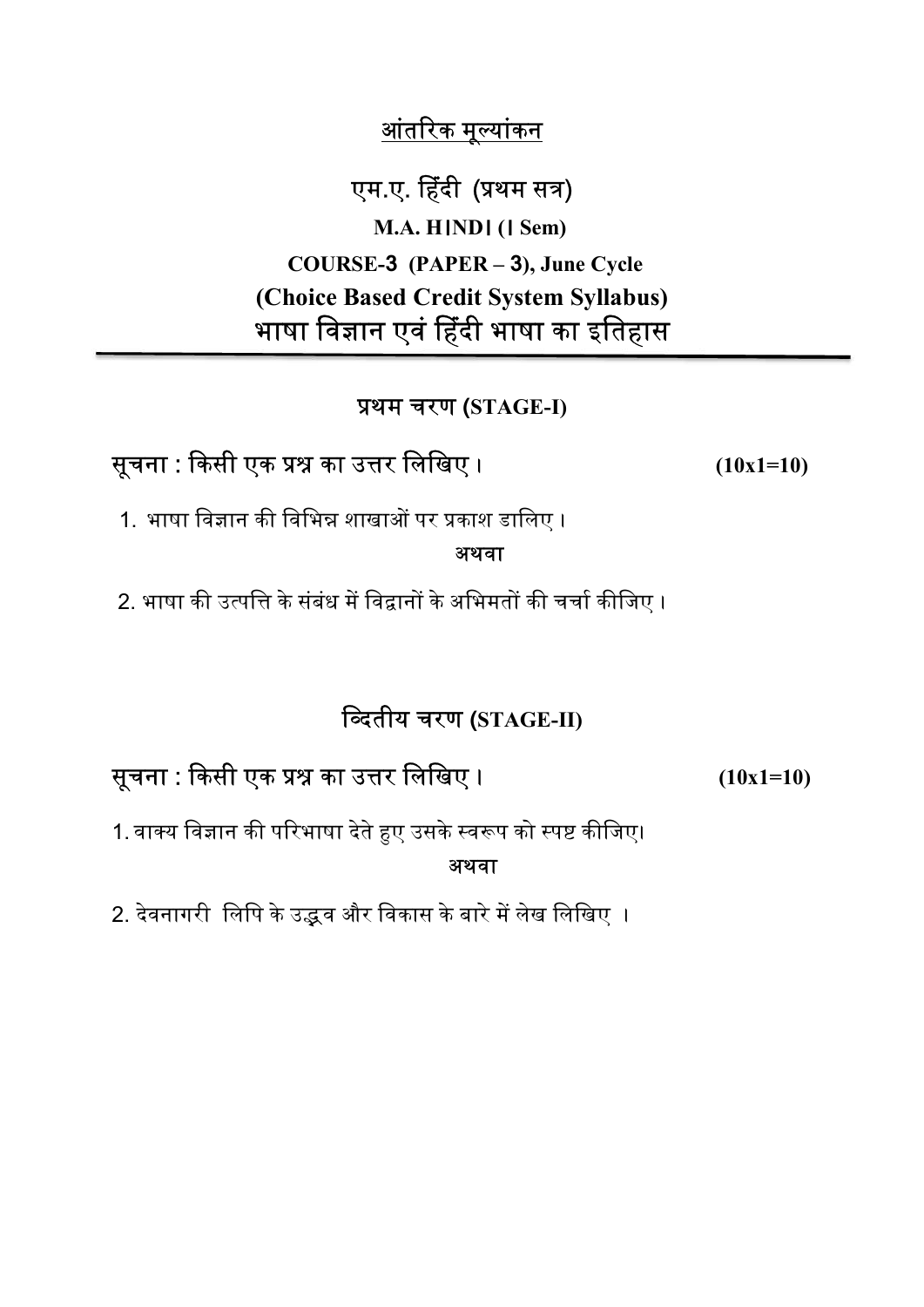### एम.ए. हिंदी (प्रथम सत्र)

 M.A. H।ND। (। Sem) COURSE-4 (PAPER – 4), June Cycle (Choice Based Credit System Syllabus) आधुनिक हिँदी गद्य साहित्य

#### ᮧथम चरण (STAGE-I)

ī

### सूचना : किसी एक प्रश्न का उत्तर लिखिए ।  $(10x1=10)$

1.`एक और द्रोणाचार्य` नाटक की समस्या पर विचार कीजिए ।

अथवा

2. उपन्यास तत्त्वों के आधार पर `तमस` की समीक्षा कीचिए ।

## ि᭪दतीय चरण (STAGE-II)

### सूचना : किसी एक प्रश्न का उत्तर लिखिए ।  $(10x1=10)$

1. `उत्साह` निबंध का विश्लेषण कीजिए ।

अथवा

2. कहानी कला की दृष्टि से `शरणागत` कहानी का विश्लेषण कीजिए ।